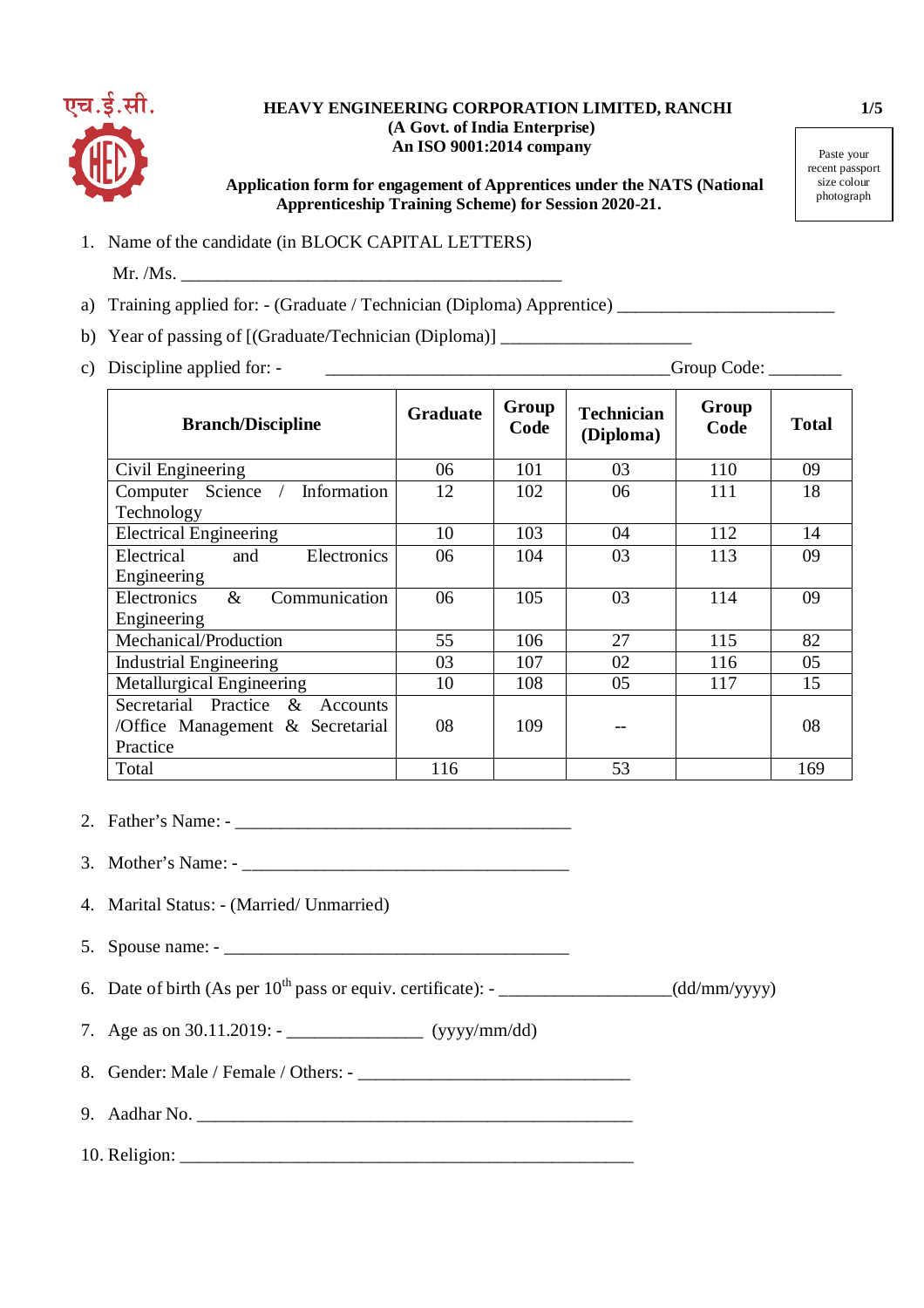|                                                                                                          | 2/5 |
|----------------------------------------------------------------------------------------------------------|-----|
|                                                                                                          |     |
|                                                                                                          |     |
|                                                                                                          |     |
|                                                                                                          |     |
| 16. Are you a person with Disability [physically challenged] Yes / No: ______                            |     |
| If yes:                                                                                                  |     |
|                                                                                                          |     |
|                                                                                                          |     |
|                                                                                                          |     |
| 17. Are you a ward of: - HEC Employees / Ex-employees / Contract Worker / Hatia Displaced / Dependent of |     |
| Deceased Employees: - Yes/No _________                                                                   |     |
| If yes:                                                                                                  |     |
| If ward of HEC employee, please provide the following:<br>I                                              |     |
|                                                                                                          |     |
|                                                                                                          |     |
| c) Personnel Number: $\frac{1}{2}$ Personnel Number:                                                     |     |
| II) If ward of HEC Ex-employee, please provide the following: -                                          |     |
| a) Name of Father / Mother:                                                                              |     |
|                                                                                                          |     |
|                                                                                                          |     |
|                                                                                                          |     |
| III) If ward of HEC Contract Worker, please provide the following: -                                     |     |
|                                                                                                          |     |
|                                                                                                          |     |
|                                                                                                          |     |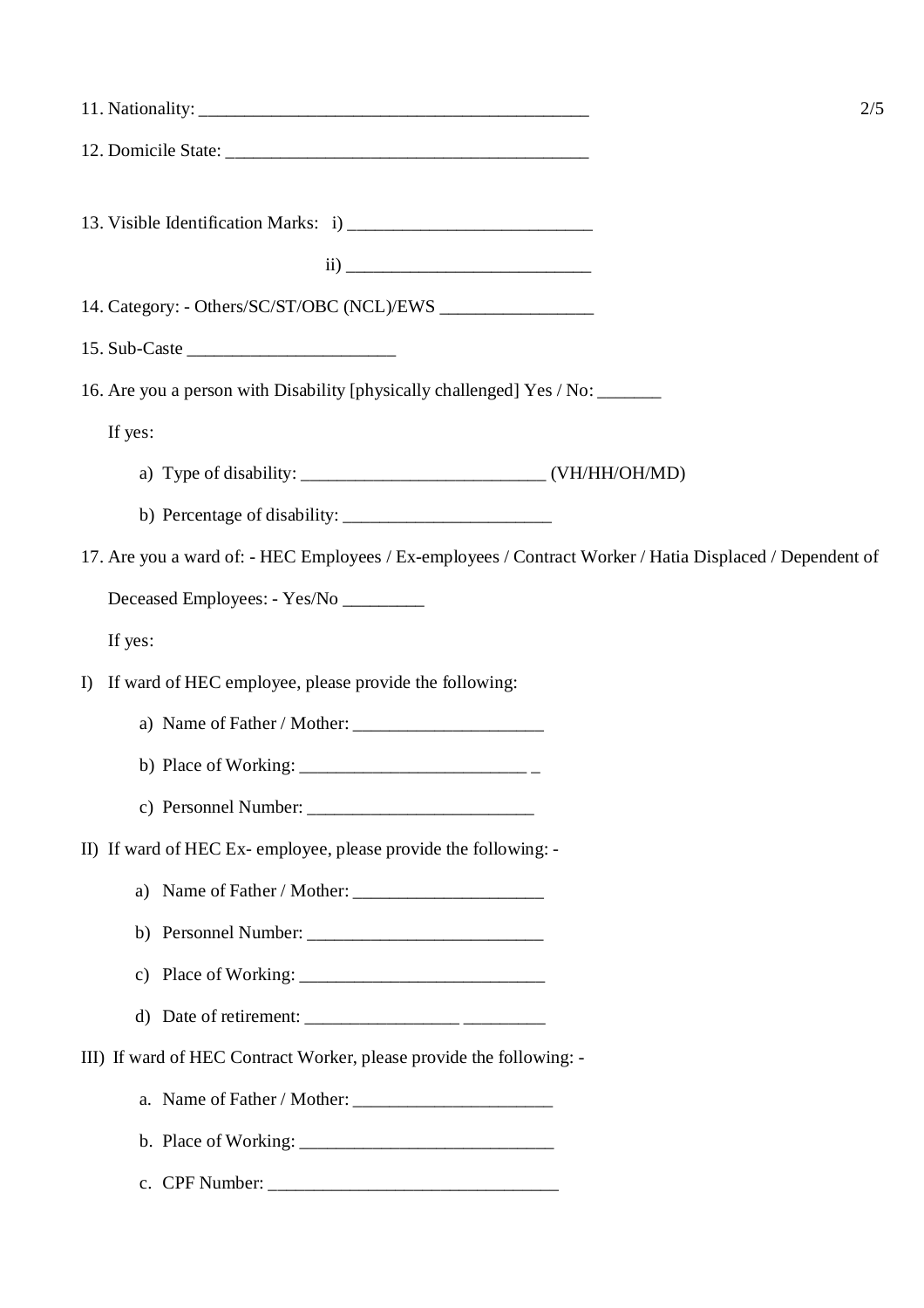|    | d) Date of Death of deceased employees: _______________                           |
|----|-----------------------------------------------------------------------------------|
|    | V) If ward of Hatia Displaced, please provide the following: -                    |
|    |                                                                                   |
|    |                                                                                   |
|    | c) Khata No.                                                                      |
|    | d) Plot No.                                                                       |
|    | $e)$ Case No.                                                                     |
|    |                                                                                   |
|    | 18. a) Correspondence address: -                                                  |
|    | 19. Name: __________________________________House No.                             |
|    |                                                                                   |
|    |                                                                                   |
|    |                                                                                   |
|    |                                                                                   |
|    |                                                                                   |
| b) | Permanent address: -                                                              |
|    | Name: _________________________________House No._________________________________ |
|    |                                                                                   |
|    |                                                                                   |
|    |                                                                                   |
|    |                                                                                   |
|    |                                                                                   |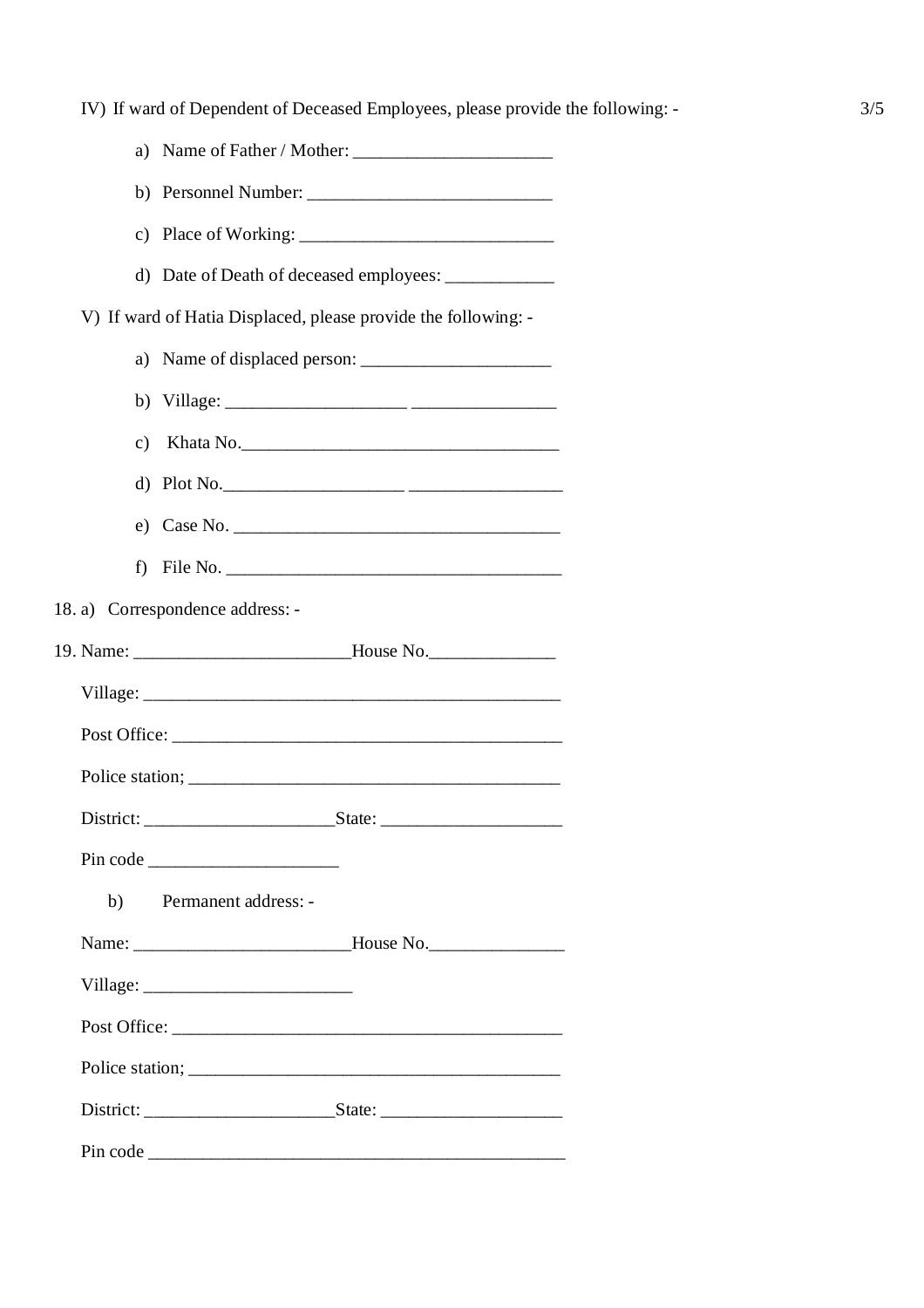20. Contact Details: - 4/5

Mobile No.  $(10 \text{ digits only})$ 

Alternative Contact No.

Email Id:

Alternative Email Id:

21. Educational Qualification: -

| Qualification        | Board/Institute/ University | Year of<br>passing | Subject | Full<br><b>Marks</b> | <b>Marks</b><br>obtained | % of marks<br>upto 2<br>decimal |
|----------------------|-----------------------------|--------------------|---------|----------------------|--------------------------|---------------------------------|
| Matriculation        |                             |                    |         |                      |                          |                                 |
| Intermediate         |                             |                    |         |                      |                          |                                 |
| Technician (Diploma) |                             |                    |         |                      |                          |                                 |
| Graduate (Degree)    |                             |                    |         |                      |                          |                                 |

Note: Candidates with CGPA pattern have to convert their marks in percentage (%) and attached the supporting documents for the same.

22. The following documents are to be attached along with the application form as applicable: -

- a. Matriculation/ $10^{th}$  pass certificate.
- b. Mark sheet and passing / provisional certificate of Matriculation or equivalent. (As a Date of birth certificate).
- c. Final Year Mark sheet of Graduate/Technician (Diploma) certificate.
- d. Caste certificate [SC/ST/EWS/OBC (Non-creamy layer)] issued by a competent authority. (If applicable).
- e. PWD (Person with disability) certificate (if applicable) issued by civil surgeon/ competent authority.
- f. EWS certificate issued by a competent authority. (If applicable).
- g. Certificate of being ward of HEC employee/ Ex. employee/ Contract Worker Hatia displaced/ Dependent of Diseased employee/ Contract worker (If applicable).
- h. Aadhar card (UID).
- i. Recent 05 (Five) no. passport size coloured photo.
- j. Receipt of payment for application fee (HTI copy of challan or Demand Draft).
- k. Self undertaking (Enclosed in application form).

## Declaration: -

I do hereby declare that all the statement made in this application is true, complete and correct to the best of my knowledge and belief. I understand that in the event of any information being found untrue or incorrect at any stage or I am not fulfilling any of the eligibility criteria stipulated, and also in case of creating influences / undue pressure regarding recruitment shall tantamount to cancellation of my candidature.

Date: